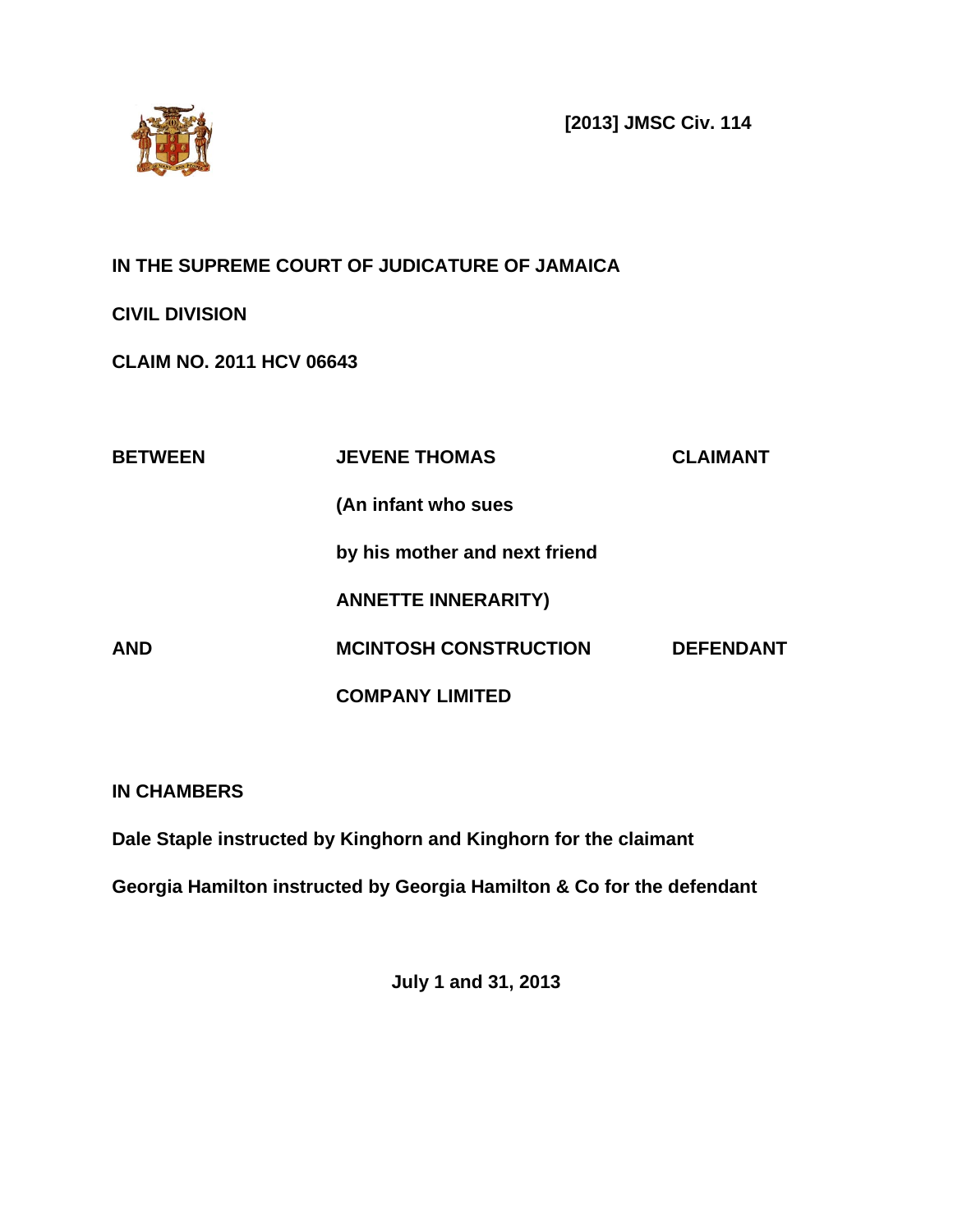# **APPLICATION FOR WASTED COSTS ORDER AGAINST COUNSEL FOR CLAIMANT – RULES 64.13 AND 64.14 – PRINCIPLES GUIDING WASTE COSTS**

# **SYKES J**

**[1]** Miss Georgia Hamilton has urged this court to make a wasted costs order against the claimant's attorney on the basis that the conduct of the claim was unreasonable and negligent to the extent that it forced the defendant to incur costs needlessly. She submitted that had the claimant's counsel gone about the prosecution of the claim appropriately, he would have discovered or realised that the wrong defendant was sued. Learned counsel further submitted that even after the error was discovered the claim was not discontinued.

**[2]** Miss Hamilton is claiming wasted costs from the time of service of the defence to the date of hearing of the defendant's application for summary judgment.

**[3]** Mr Dale Staple has valiantly resisted this application by submitting that while there was an unfortunate error in not discontinuing the claim against the defendant when the error was discovered, the circumstances are not so egregious as to attract a wasted costs order.

#### **The claim**

**[4]** On October 25, 2013, Mr Jevene Thomas filed claim against McIntosh Construction Company Limited '(MCCL'). He alleged that on March 1, 2011, he was lawfully crossing the Ewarton main road when a motor vehicle licensed 5119 FW struck him. It was alleged that this vehicle was owned by MCCL and driven by one of its employees. The particulars of claim spelt out the details of the alleged negligence. The claim is obviously relying on the rebuttable presumption that arises when a vehicle owned by a defendant was driven in negligent manner and caused damage to the claimant. The presumption is that at the material time the motor vehicle was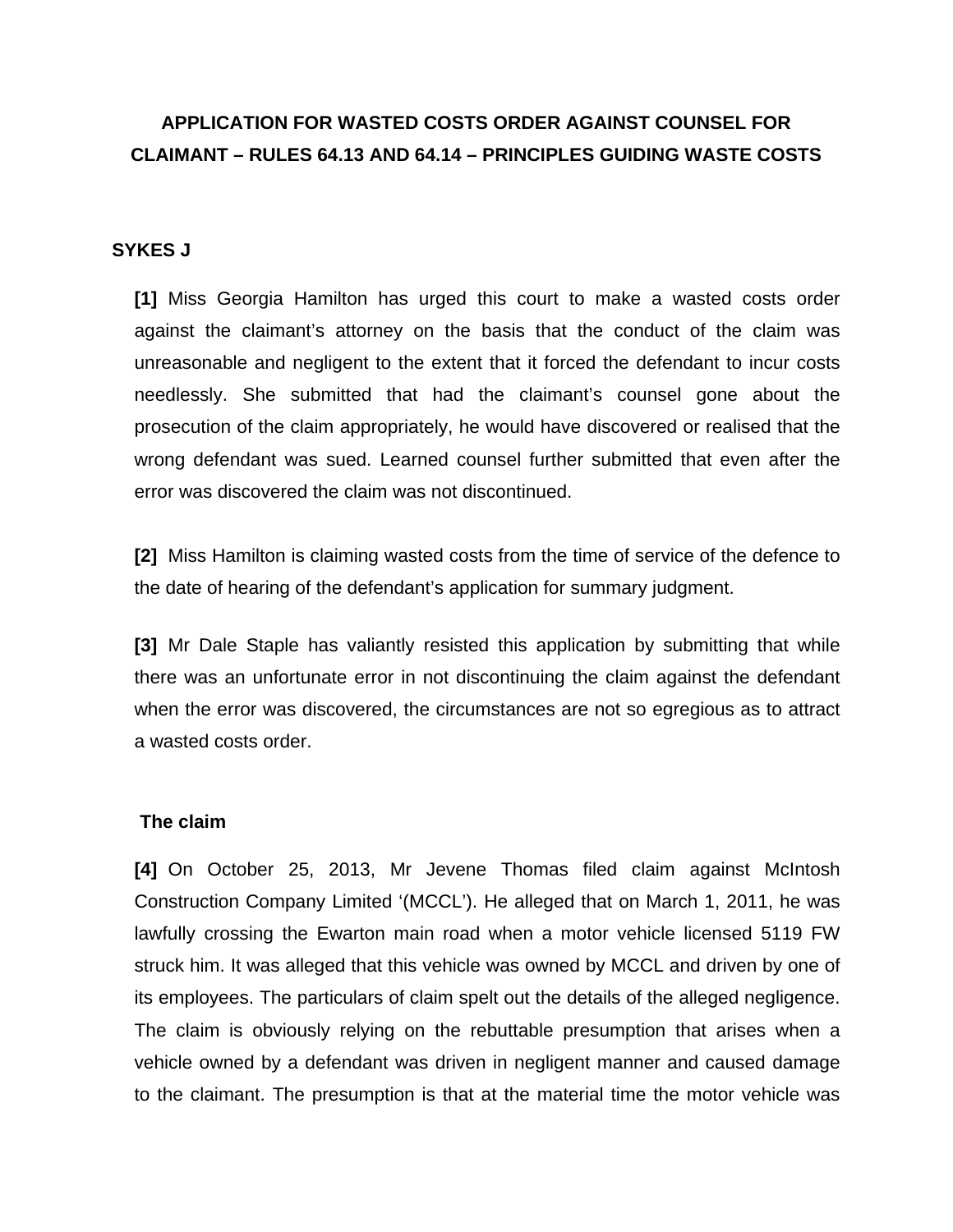being driven by an employee or agent of the defendant in circumstances that were sufficiently closely connected with his employment so as to make it fair and just that the employer should be held vicariously liable.

**[5]** The defence was filed on January 12, 2012. The defence denied ownership of the motor vehicle. The defence went further to say that it had no dealings whatsoever with any vehicle bearing the registration plates indicated in Mr Thomas' pleadings.

**[6]** By January 19, 2012, MCCL moved from a defensive position to an all-out attack. It filed an application for summary judgment. It was supported by an affidavit of Mr Horace McIntosh Jnr, a director of MCCL. The affidavit says among other things that 'searches at the Collector of Taxes have revealed that registration plates bearing numbers and letters 5119 FW were assigned to Lorna Webley of 59 Fourth Street, Kingston 13 in the parish of St Andrew on the  $15<sup>th</sup>$  day of December 2010.' However this application with supporting affidavit was not served until May 2013 because despite the efforts of counsel, including several visits to the court and written correspondence, it was not until May 1, 2013 that a hearing date was received. It would have been helpful if the defendant's counsel had passed on this information to the claimant's counsel at the earliest opportunity rather than wait for the summary judgment application to be heard. This would be consistent with the objectives of the new culture of litigation being fostered by the Civil Procedure Rules ('CPR'). The defendant's counsel has a duty (as does the claimant's counsel) to further the overriding objective and see to it that the court's resources are not expended on cases which have no prospect of success. It is not just the responsibility of the claimant's counsel to assist the court but if the defendant's counsel knows of some fact (taking account of legal professional privilege) that makes the claim unlikely to succeed then it would be brought to the attention of the other side at the earliest opportunity. The information uncovered here was not privileged information and could easily have been passed on. The defendant's counsel is not entirely blameless in what has happened. Active cooperation between counsel could have resolved this matter within weeks of the claim being filed.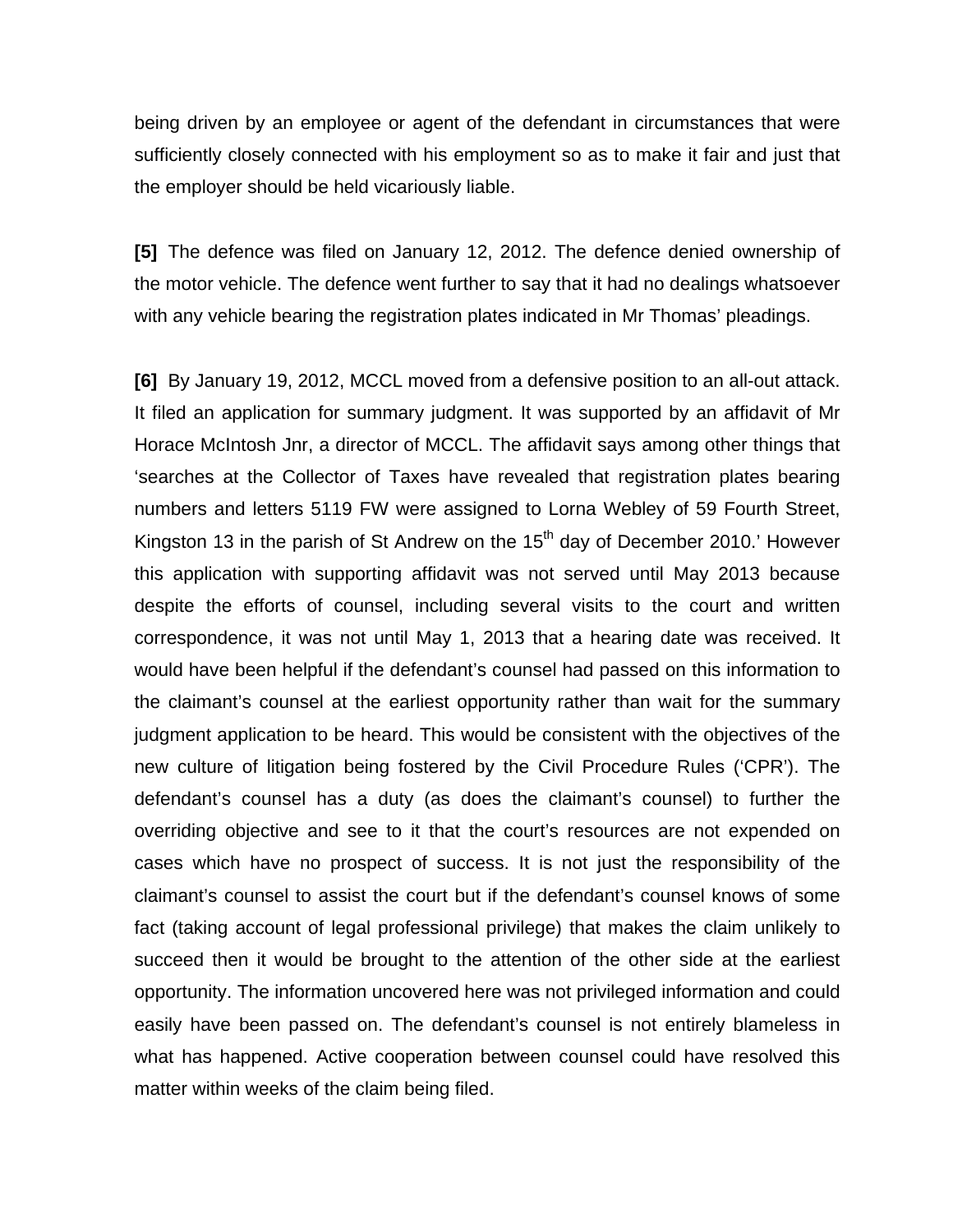**[7]** The summary judgment application and supporting affidavit were served on the claimant on May 2, 2013. It is this application that prompted the claimant to file a notice of discontinuance. The claimant filed a notice of discontinuance on May 15 and served it on the defendant on May 17, 2013. The response of the defendant was to file this application for a wasted costs order.

**[8]** The claimant's counsel wrote to the defendant's counsel by letter dated May 14, 2013 in the following terms:

*We refer to the captioned matter and to your Application for Summary Judgment. Inadvertently a Notice of Discontinuance was not filed in this Claim. We have done so now as we have long filed suit against Ms. Lorna Webley and that matter is far advanced."*

**[9]** It is important to complete the narrative. In August 2012, the claimant asked the defendant to agree to mediation and to set a time for that to occur. The defendant refused. On November 12, 2012, the claimant commenced an action against Miss Lorna Webley, the owner of the registration plates 5119 FW.

# **The legal principles**

**[10]**The legal foundation for the exercise of judicial power to make a wasted costs order is found in section 28E of the Judicature (Supreme Court) Act, specifically subsections (1), (4) and (5). The subsections read:

- *(1) Subject to the provisions of this or any other enactment and to the rules of court, the costs of and incidental to all civil proceedings in the Supreme Court shall be in the discretion of the court.*
- *(2) ..*
- *(3) ..*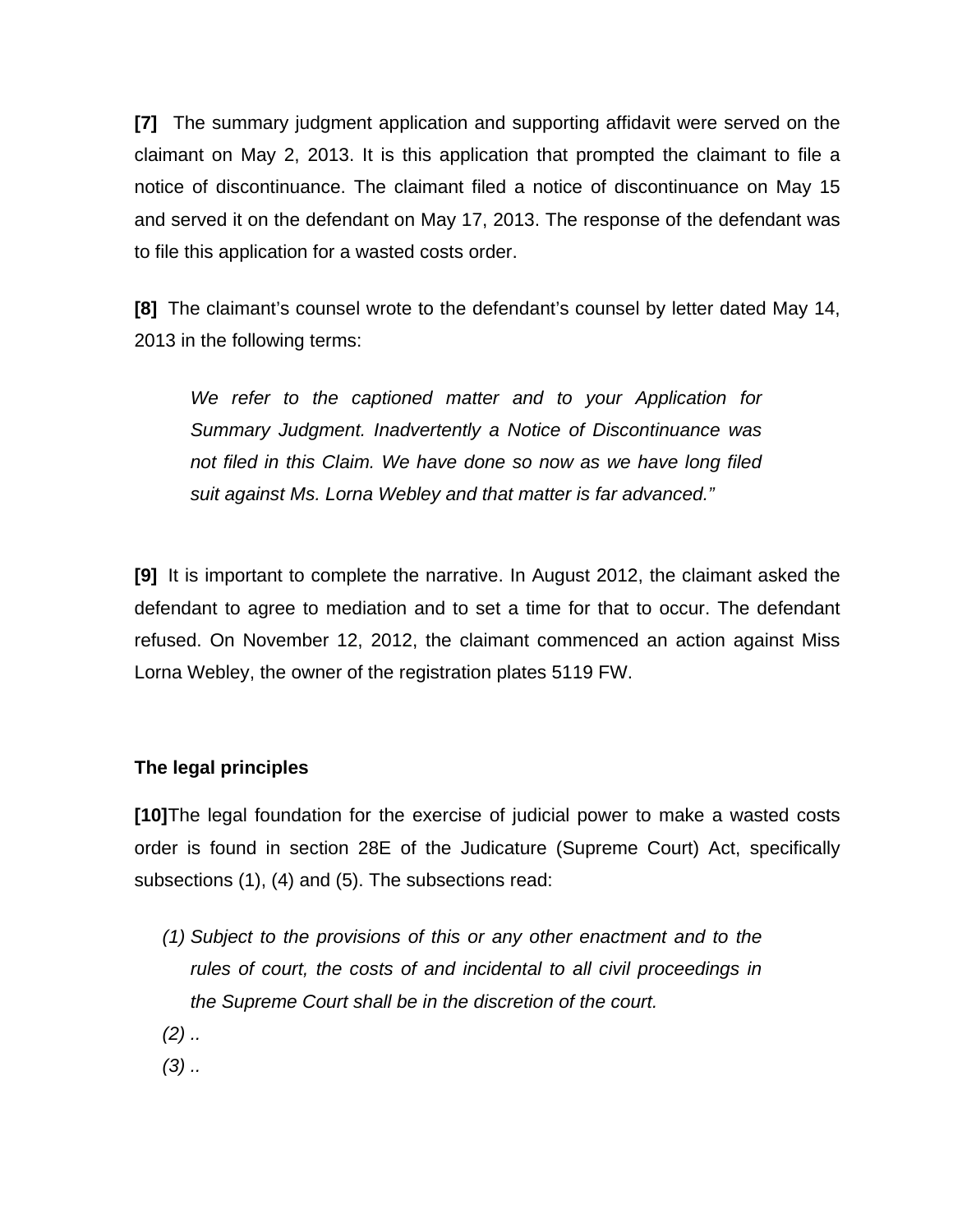- *(4) In any proceedings mentioned in subsection (1), the Court may disallow, or (as the case may be) order the attorney-at-law concerned to meet, the whole of any wasted costs or such part of them as may be determined in accordance with rules of court.*
- *(5) In subsection (4) "wasted costs" means any costs incurred by a party*
	- *(a) As a result of any improper, unreasonable or negligent act or omission on the part of any attorney-at-law or any employee of the attorney- at-law; or*
	- *(b) Which, in the light of any such act or omission occurring after they were incurred, the Court considers it is unreasonable to expect that party to pay.*

**[11]**This provision was added by an amendment in 2003. The legislation is the foundation on which the relevant rules of the CPR rest.

**[12]**The relevant rules of the CPR are found in rule 64.13 and 64.14. The rules state as follows:

*64.13 (1) In any proceedings the court may by order –*

- *(a) disallow as against the attorney-at-law's client; and/or*
- *(b) direct the attorney-at-law to pay, the whole or part of any wasted costs.*
- *(2) "Wasted costs" means any costs incurred by a party –*
	- *(a) as a result of any improper, unreasonable or negligent*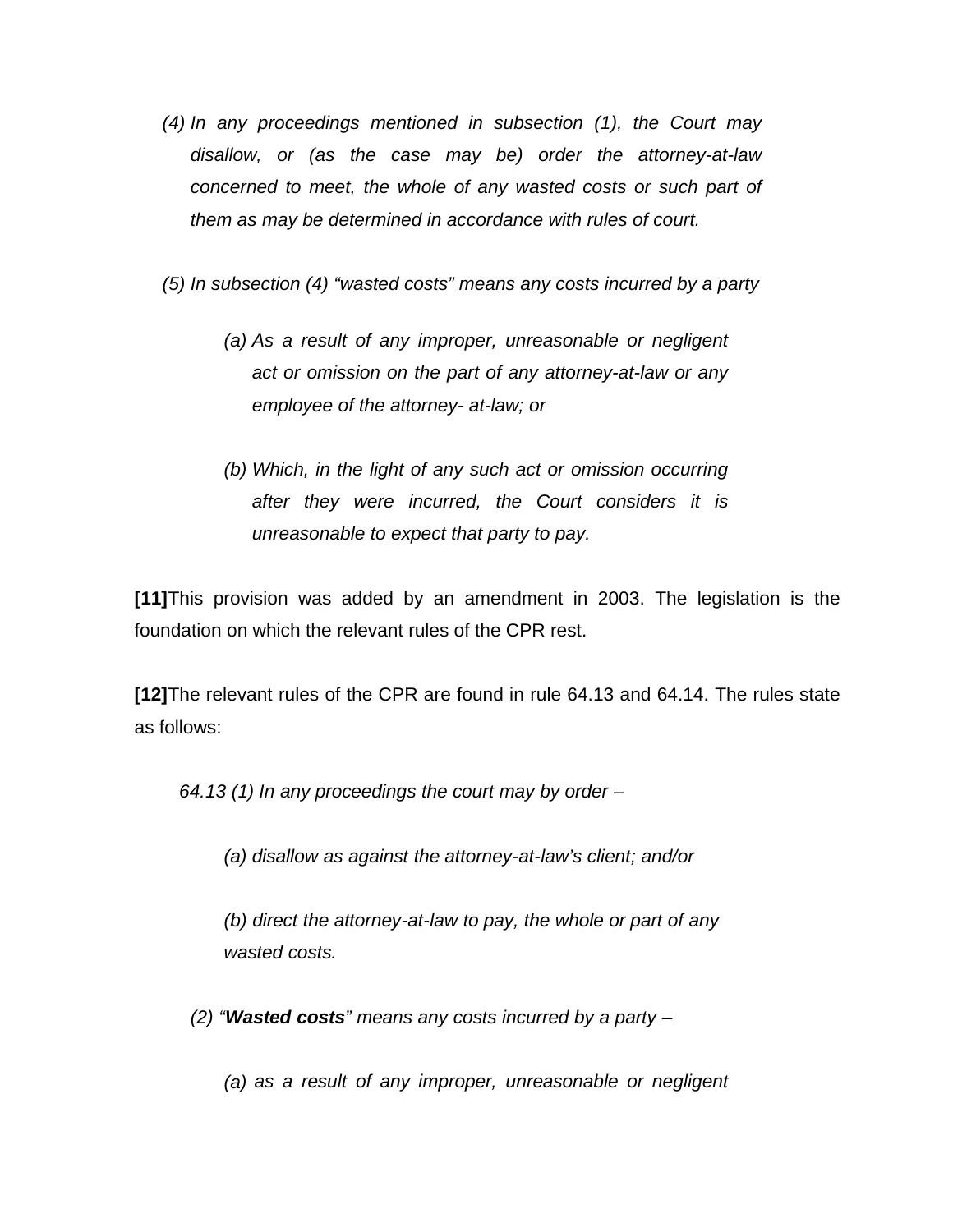*act or omission on the part of any attorney-at-law or any employee of such attorney-at-law; or*

*(b) which, in the light of any act or omission occurring after they were incurred, the court*

*considers it unreasonable to expect that party to pay.*

*64.14 (1) This rule applies where - (a) an application is made for; or (b) the court is considering whether to make without an application, an order under rule 64.13(1).*

*(2) Any application by a party must –*

*(a) be on notice to the attorney-at-law against whom the wasted costs order is sought; and*

*(b) be supported by evidence on affidavit setting out the grounds on which the application is made.*

*(3) If the court is considering making such an order without an application it must give the attorney-at-law notice of the fact that it is minded to make such an order.*

*(4) A notice under paragraph (3) must state the grounds on which the court is minded to make the order.*

*(5) A notice under paragraph (2) or (3) must state a date, time and place at which the attorney- at-law may attend to show cause why a wasted costs order should not be made.*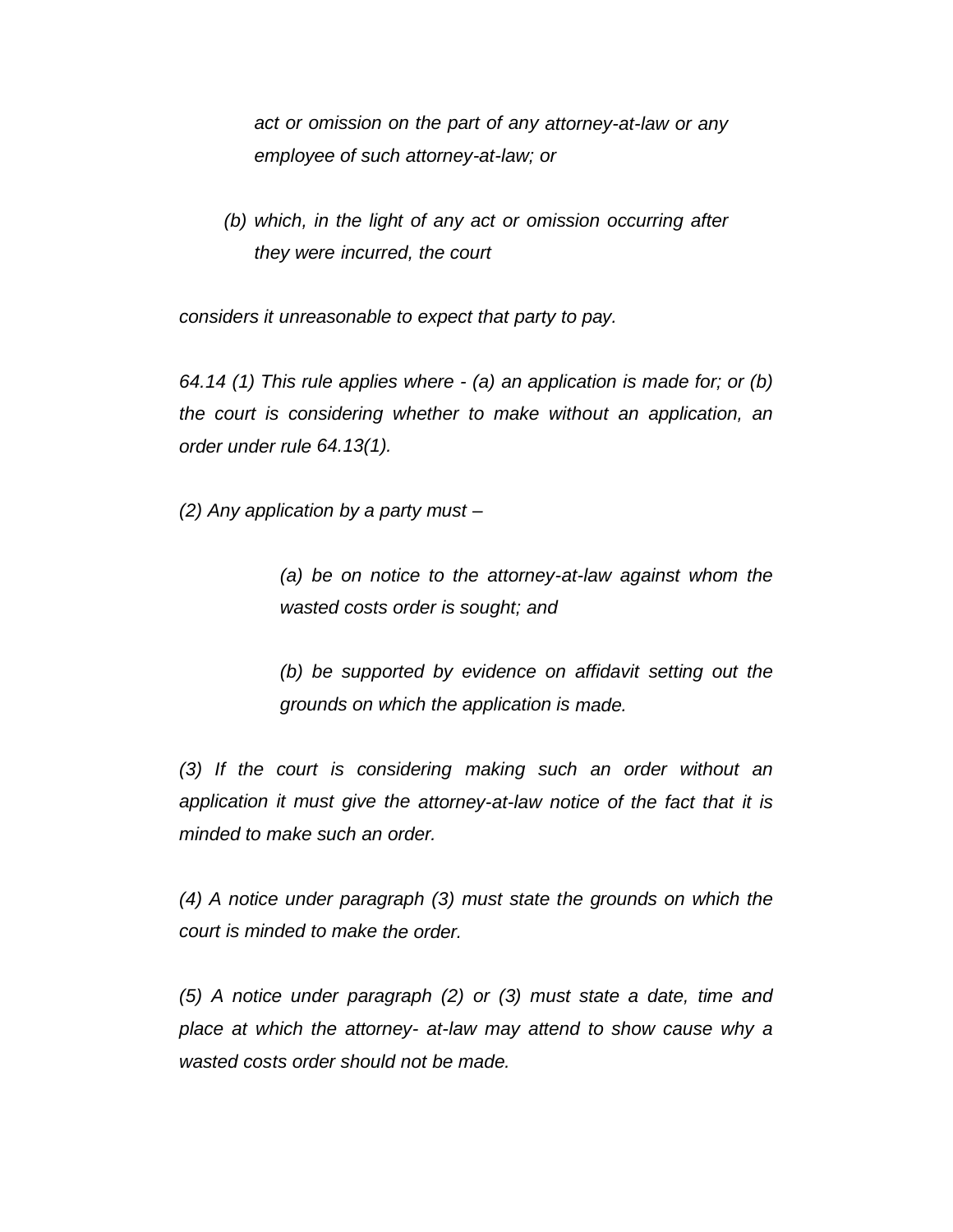*(6) 7 days' notice of the hearing must be given to the attorney-at-law against whom the wasted costs order is sought and all parties to the proceedings."*

**[13]**Rule 64.13 (1) empowers the court to make a wasted costs order against a litigant's attorney-at-law. Wasted costs are those costs which are incurred because an attorney-at-law or his employee has behaved improperly, unreasonably or negligently. The other part of the definition of wasted costs is not necessary for this case.

**[14]**Rule 64.14 (1) sets out the procedural requirements which are to be met depending on whether the application is made by counsel for the other party or the court. In this case, the application has been made by counsel for the defendant. No issue has been taken with the procedural steps.

**[15]**It is to be noted that section 28E (4) and (5) are virtually the same as rule 64.13 (1) and (3). The rule came into effect in 2002 but the enabling legislation was not passed until 2003.

**[16]**Section 28E of the Jamaican statute, with immaterial changes, is identical to section 51 (1), (6) and (7) of the Supreme Court Act, 1981, (UK). The English provision was interpreted by Court of Appeal of England and Wales in **Ridehalgh v Horsefield and another** [1994] 3 All ER 848. In particular the court had to decide the meaning of the words 'improper, unreasonable or negligent.' This court agrees with Sir Thomas Bingham MR's interpretation and adopts it.

**[17]**The Master of the Rolls stated the purpose of the provision at page 860:

*There can in our view be no room for doubt about the mischief against which these new provisions were aimed: this was the causing of loss and expense to litigants by the unjustifiable conduct of litigation by their*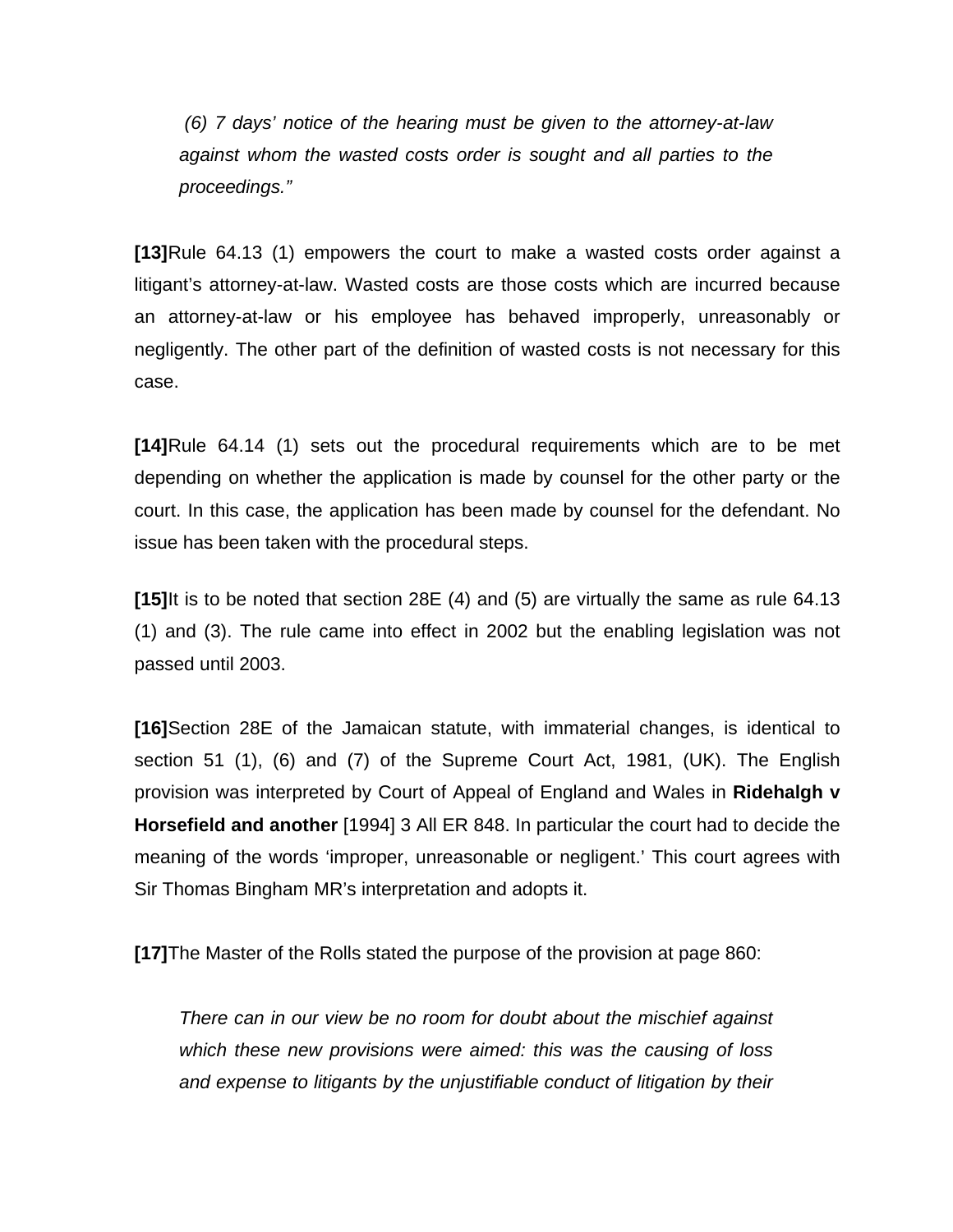*or the other side's lawyers. Where such conduct is shown, Parliament clearly intended to arm the courts with an effective remedy for the protection of those injured.*

**[18]** In the judgment his Lordship gave an indication of the meaning of the important words 'improper, unreasonable or negligent.' His Lordship held that 'improper' covers but was not confined to conduct which would justify disbarment, striking off, suspension from practice or other serious professional penalty (p 861). Unreasonable means conduct that was designed to harass the other side rather than advance the resolution of the case. Even if the harassment arose from 'excessive zeal' and not 'improper motive' it would still fall within the definition of unreasonable (pp 861 – 862). Negligent should be understood as failing to act with 'competence reasonably to be expected of ordinary members of the profession' (p 862). To succeed under this head the applicant would have to prove that the conduct was such that 'no member of the profession who was reasonably well-informed and competent would have given or done or omitted to' do what was done (p 862).

**[19]**Sir Thomas made the important observation that conduct is not unreasonable because it leads to an unsuccessful result or because more cautious counsel would have gone about the matter in another way (p 862). The critical question is whether the conduct permits of reasonable explanation. If it does, then counsel should receive the benefit of the doubt. Sir Thomas Bingham also indicated that the three heads should not be kept in water-tight compartments. There may well be overlap between the three.

**[20]**Mr Dale Staple reminded the court that the wasted costs jurisdiction of the court should not be the first port of call if the court forms the view that something has gone awry in the conduct of the case. Learned counsel submitted that mere error of judgment is not sufficient. For this he relied on Megarry J in **Mauroux v Sociedad Comercial Abel Pereira da Fonseca SARL** [1972] 2 All ER 1085. This court does not disagree with these submissions. They are readily acknowledged and it is the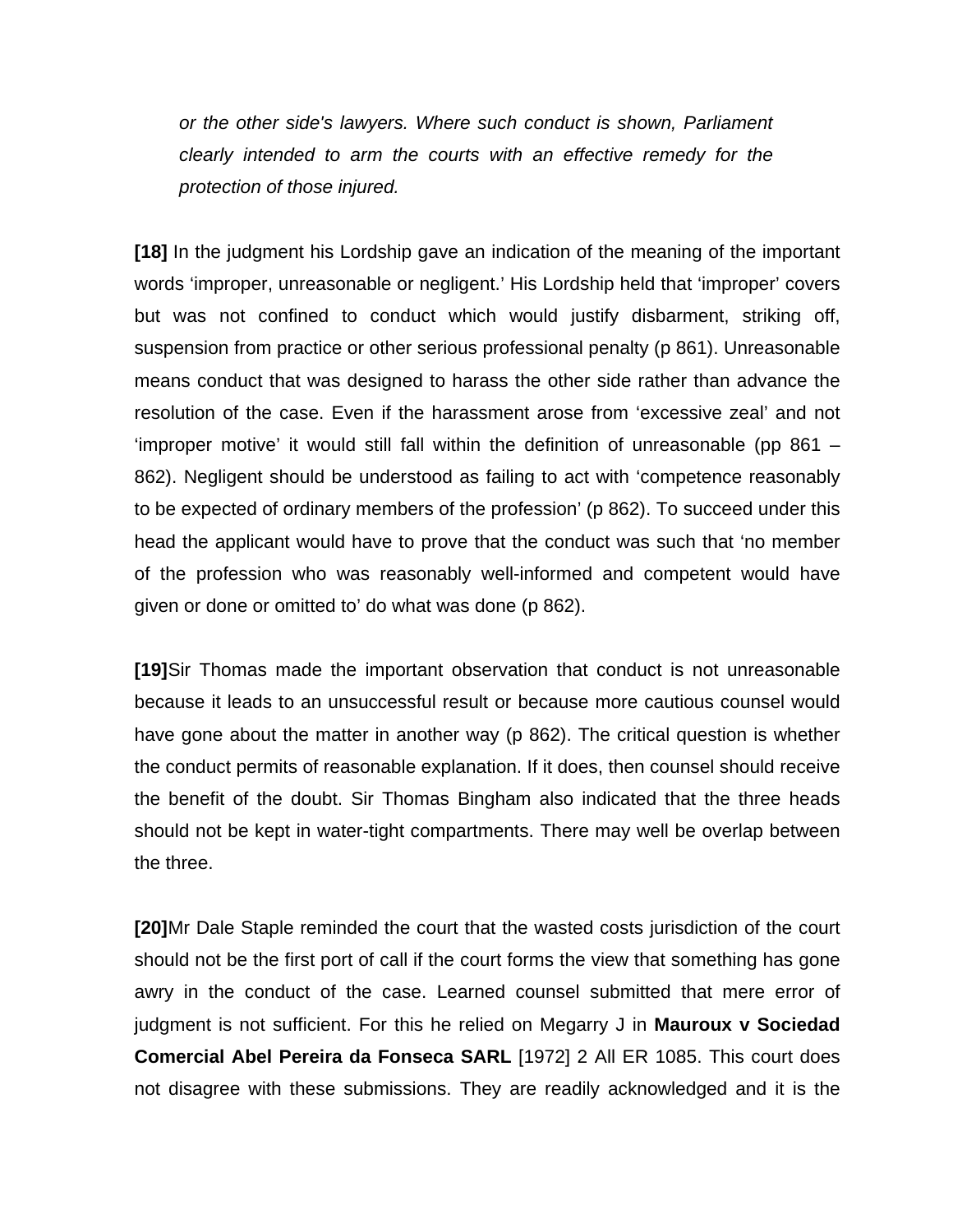view of the court that they are consistent with **Ridehalgh** and other cases such as **Harley v McDonald** [2001] 2 AC 678 PC.

**[21]**The Master of the Rolls emphasised that there must also be a causal link between the conduct complained of and the costs wasted. If the conduct is proved but there is no causal connection then the order should not be made. It may be a disciplinary matter but not one for a wasted costs order (p 866).

**[22]**The Master of the Rolls developed a three-question test to be applied when considering wasted costs applications. The three questions are:

- a. has the attorney-at-law acted improperly, unreasonably or negligently?
- b. if yes, did the conduct of the case cause the applicant or any other party unnecessary costs?
- c. if yes, is it in all the circumstances just to make order?

**[23]**The learned Master of the Rolls did indicate that the hearing should be conducted without discovery and should be more in the nature of summary procedure without elaborate pleadings and such like. In a previous matter under this jurisdiction this court had said that two additional questions may be added (**Catherine Nerissa Gregory v Aubrey Erlington Gregory** Suit No. HCV 1930 of 2003 (unreported) (delivered July 23, 2004)). In that case the additional questions were:

- a. whether the enquiry can be done without breaching legal professional privilege;
- b. are the circumstances such that the facts necessary to establish the attorney's conduct has caused unnecessary expense to any party to the proceedings immediately and easily verifiable?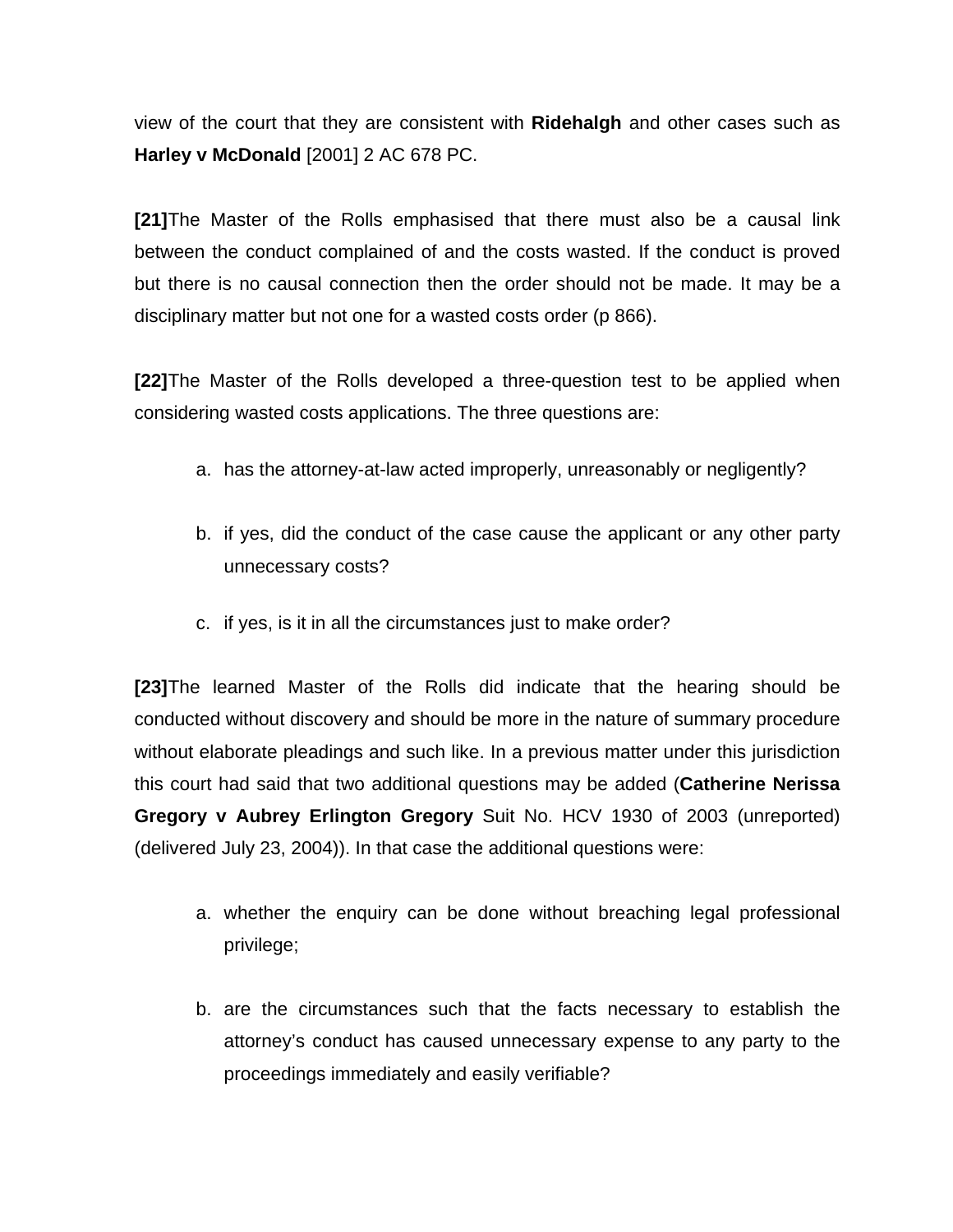**[24]**The purpose of these additional questions is to ensure that the court considers carefully whether counsel in order to meet the charge is able to mount a fair defence without breaching legal professional privilege. Of course, if the accuser is counsel's client then it is taken that the client has waived legal professional privilege. If the accuser, as in this case, is opposing counsel, then the matter of legal professional privilege must be given careful consideration.

**[25]**The second question, on reflection, should be phrased differently. It should be, whether the enquiry can be conducted without significant additional expense for any of the litigants, counsel or other persons and are the facts easily verifiable. The wasted costs jurisdiction is not intended to be a major civil trial but a quick, efficient and fair enquiry into allegations suggesting that counsel has fallen significantly short of the expected mark and that the conduct has caused additional expenses that would not have been incurred had counsel met the standard of the reasonably wellinformed and competent practitioner.

#### **The analysis**

**[26]**The court will proceed using the five questions. The last two questions will be answered first since the outcome may determine whether the court should proceed to examine the other three questions.

# **Whether the enquiry be done without breaching legal professional privilege?**

**[27]**In this case, the answer is yes. The response to this application does not require counsel to seek permission of his client to use information subject to legal professional privilege. Mr Staple sought to suggest that any enquiry into why the claimant did not immediately discontinue the claim against the defendant necessarily involves disclosure of privileged information. The fact of the matter is that counsel for the claimant at some point knew that the wrong person was sued. To continue a claim knowing that the wrong person was sued is necessarily an abuse of the process of the court. If counsel knows he has sued the wrong person, then the client must be advised and action taken to rectify the situation.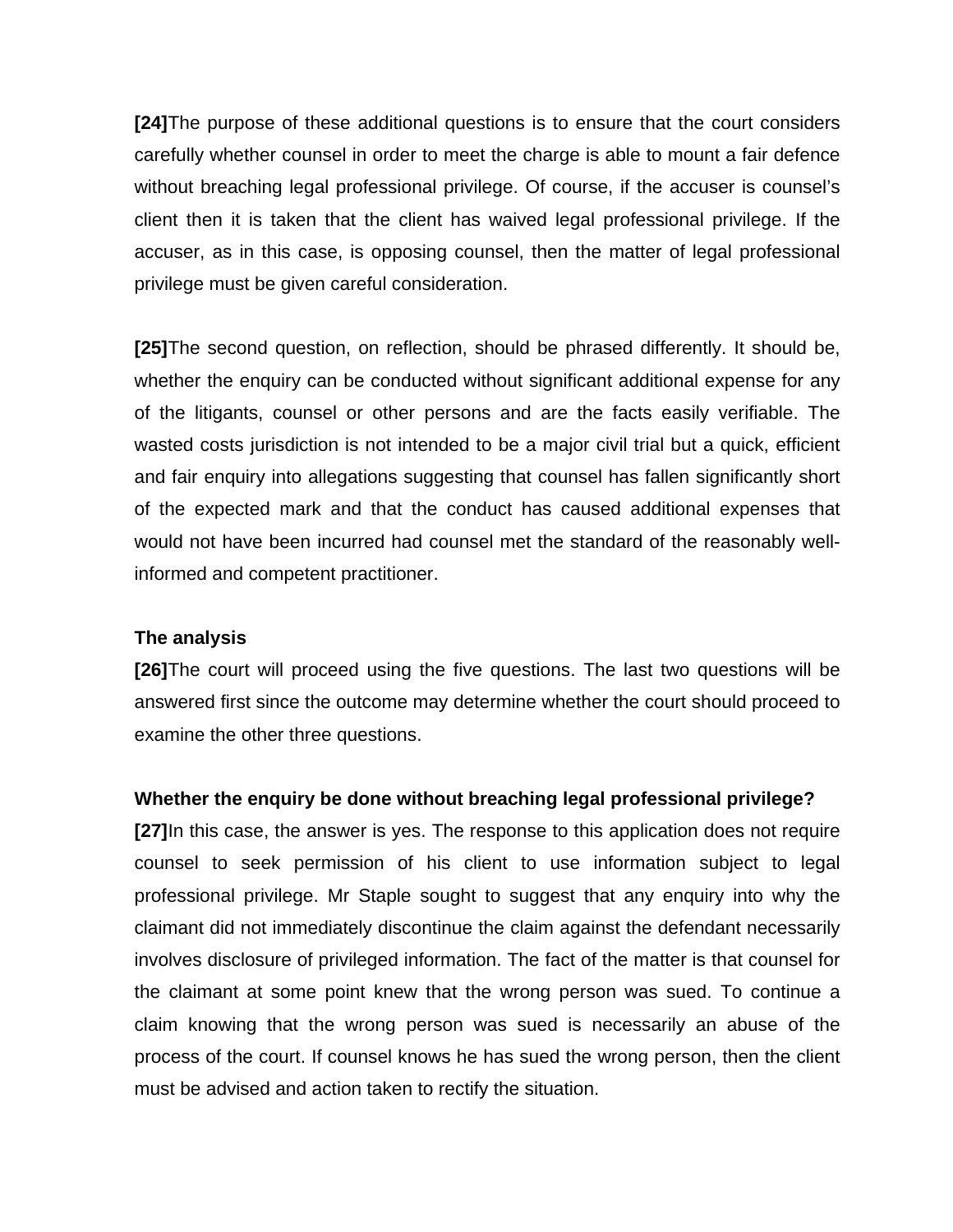**Whether the enquiry can be conducted without significant additional expense for any of the litigants, counsel or other parties and are the facts easily verifiable.** 

**[28]**In the present case, the core facts are in the documents filed in court. From these facts reasonable inferences may be drawn. There is no need for any additional evidence and the basic facts are not in dispute. The enquiry can now proceed using the three questions suggested by Sir Thomas Bingham.

# **Has the attorney-at-law acted improperly, unreasonably or negligently?**

**[29]**The evidence is that a collision took place between Mr Thomas and a motor vehicle. The claim was filed identifying the vehicle by registration number. In the absence of evidence showing otherwise, the reasonable inference is that counsel had instructions indicating that MCCL was indeed the owner of the vehicle involved in the collision.

**[30]**MCCL filed its defence. It denied being the owner of the vehicle and denied having anything to do with the vehicle. This was followed up by an application for summary judgment filed in January 2012.

**[31]**The claimant's pleadings did not seek to identify by name or any other means a specific person who was alleged to be the driver of the offending vehicle. This would suggest that counsel did not have those instructions. It is the absence of this specific information which explains why the fact of being owner of the registration plates assumed such great importance in this case. Whomever owned the plates, the theory would be, also owned the vehicle. The case theory of the claimant was based on presumption that the driver of the vehicle at the time of the collision was the employee or agent of the owner who in this case would be identified by way of ownership of the registration plates. The law permits the claimant to rely on the rebuttable inference that the driver of the vehicle was the employee or agent of the owner and was driving the vehicle in such a capacity at the time of the collision. On this premise the owner is held accountable by way of vicarious liability.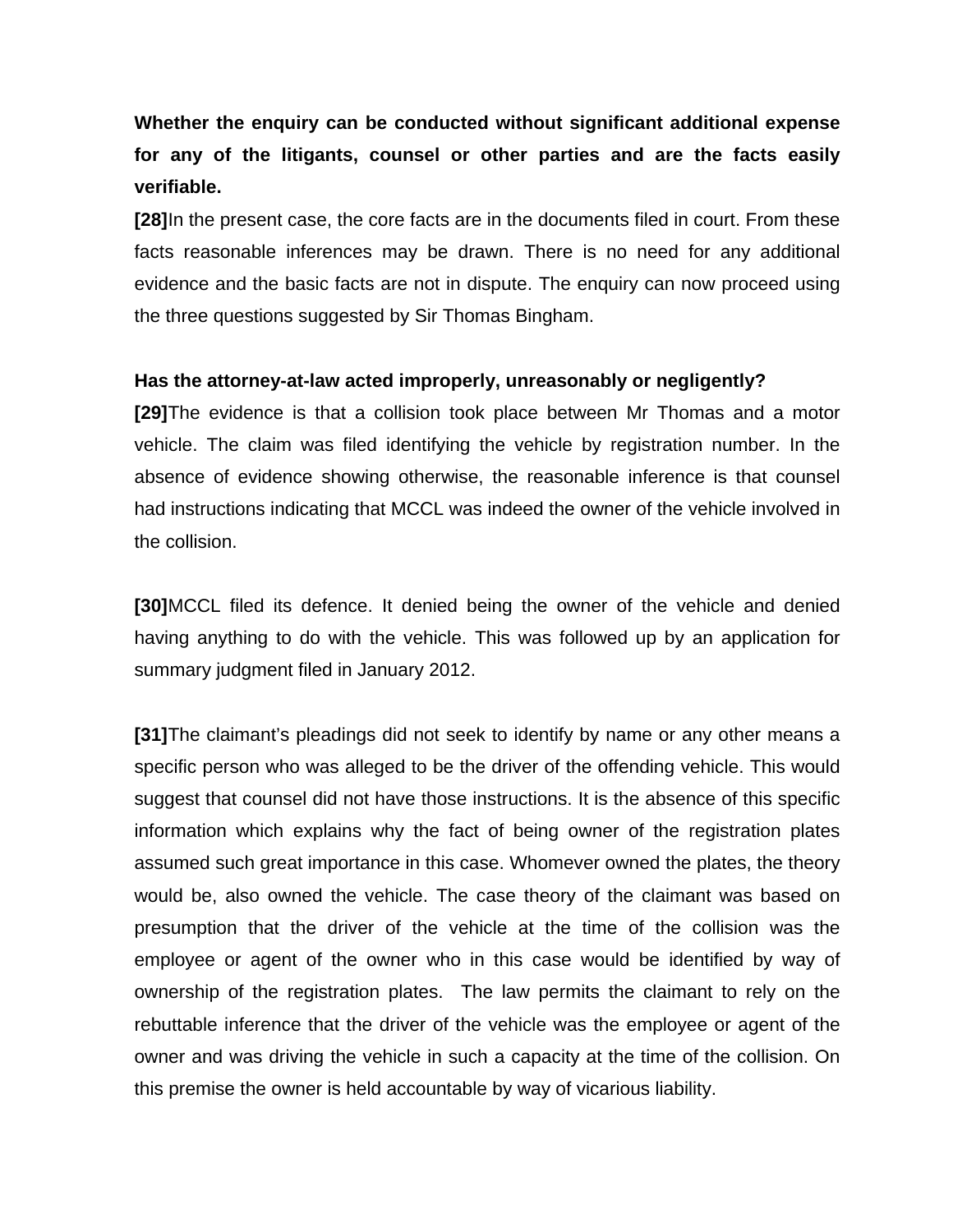**[32]**In November 2012, the claimant began a new claim against Miss Lorna Webley the alleged owner of the registration plates. This suggests that at some point counsel for the claimant knew for certain that the wrong person was sued. In other words, the case against MCCL fell apart. The claim against MCCL was not discontinued when the error was discovered. It was not discontinued when the second claim was filed. Indeed, it was not discontinued until MCCL served its application for summary judgment May 2, 2013.

**[33]**This court understands quite well that counsel must act on instructions from the client. The court also appreciates that a robust denial from a defendant does not mean that the claimant discontinues the claim. However, if information comes to the knowledge of counsel that means that his claim against a defendant is sinking rapidly then he should not allow the claim to continue. He must act expeditiously to bring it to an end.

**[34]**The court was informed that it is now standard procedure for attorneys to check with the Collector of Taxes to see who is the owner of registration plates of any vehicle alleged to be involved in a collision. The information on who to sue was readily available and not costly or difficult to obtain. Regrettably this court has to conclude that the omission to check before the claim was filed and then failing to discontinue the claim when the checks confirmed the defendant's assertion is unfortunate. It has not been contended that counsel's conduct is improper or unreasonable in the sense of designed to harass the defendant. The remaining question is whether it could be described a negligent as explained by Sir Thomas Bingham.

**[35]**While each case is different, this court has looked closely at the facts in the cases dealt in **Ridehalgh** and an underlying theme that comes out is whether in all the circumstances of the particular cases the attorney's conduct could be described as negligent. In all the cases the wasted costs order was set aside. One of the factors that emerged from the cases in **Ridehalgh** was that in all the cases the conduct of counsel had a reasonable explanation. For example, in **Ridehalgh** the legislation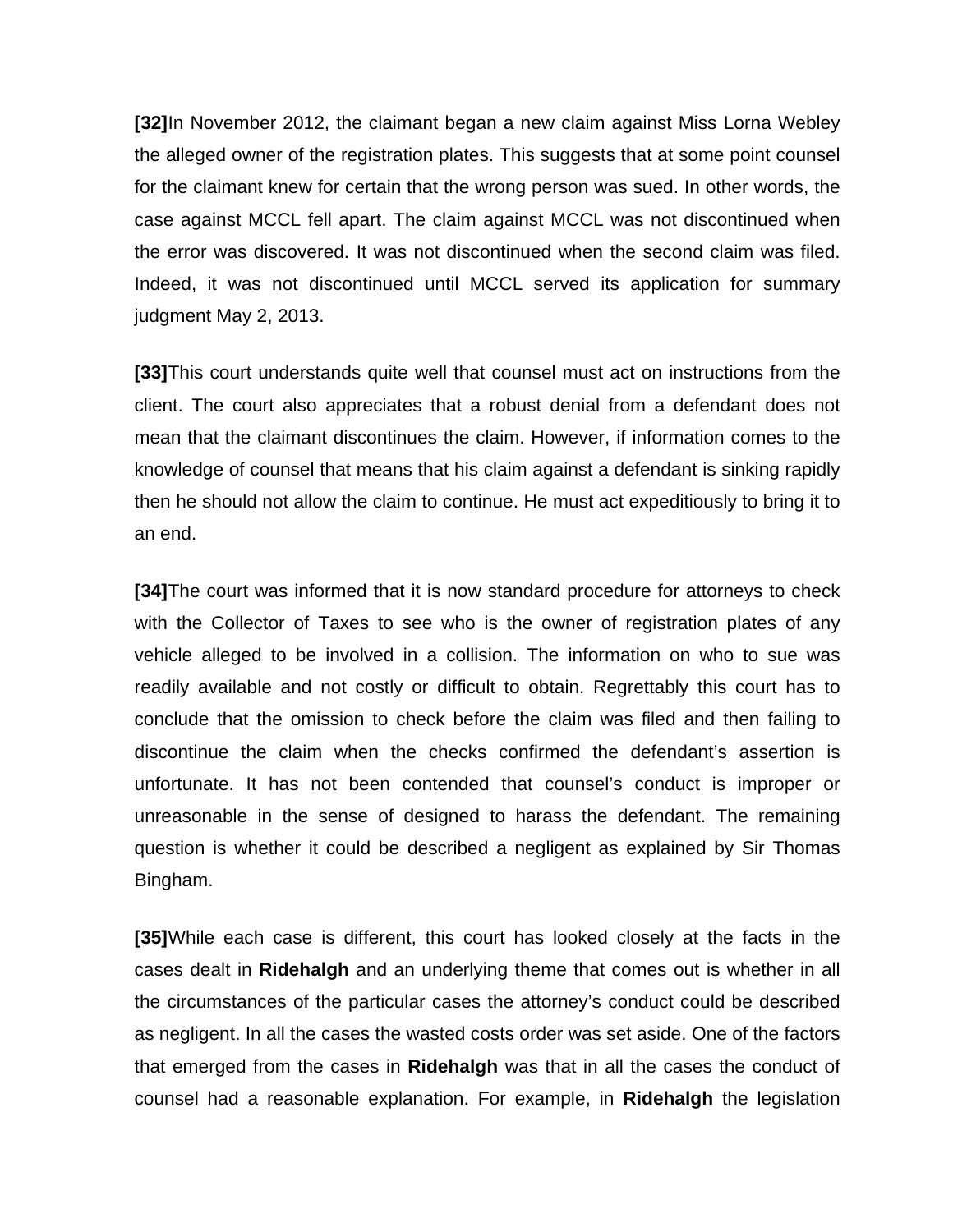governing the tenancy in question was so complex that the judge at trial, after a trial and submissions, confessed openly that she did not understand the statute. Even very experienced members of the Court of Appeal concluded that the statute did not readily lend itself to paraphrasing  $-$  a polite way of saying that the statute was convoluted. Thus while counsel had made an error in law it was the kind of error that a reasonably well-informed and competent attorney could make. In **Allen v Unigate Dairies Ltd**, the claimant sought compensation for loss of hearing because of a noisy workplace. The claim failed and the trial judge made a wasted costs order against the claimant's lawyers. The order was set aside on the ground that the lawyers acted on their client's instructions and had obtained proper legal advice as well as sound expert advice. Additionally, there was nothing in the pleadings or any of the documents that showed foreshadowed the crucial fact relied on by the defence to resist the claim. In **Roberts v Coverite (Asphalters) Ltd**, a solicitor was found not to be negligent because he failed to act in accordance with the statute governing legal aid. What he did was in fact the practice of other solicitors although it was not in accordance with the statute. In **Philex plc v Golban**, a crucial fact in setting aside the wasted costs order was the fact that the solicitors were acting on the advice of counsel. In **Watson v Watson**, a wife found out that the point which she pursued, having received legal advice on the issue, had no merit. The sin of the solicitor was said to be failing to respond adequately to a point raised by the other side which, as it turned out, was determinative of the matter against the wife. The Court of Appeal was able to find that 'the conduct of the wife's solicitor in regard to the answering of the letter, we regard it as conduct which, although undeserving of praise, does nevertheless permit of a reasonable explanation' (p 890). The second basis for setting aside the order was that there no causal connection between the solicitor's conduct and the costs wasted. Finally, in **Antonelli and others v Wade Gery Farr (a firm),** a barrister was exonerated by the Court of Appeal because the trial judge failed to take account of the cab-rank rule applicable to barristers. The judge also failed to take into account that the barrister could not have known how inadequate her instructions would be at the time she accepted the brief.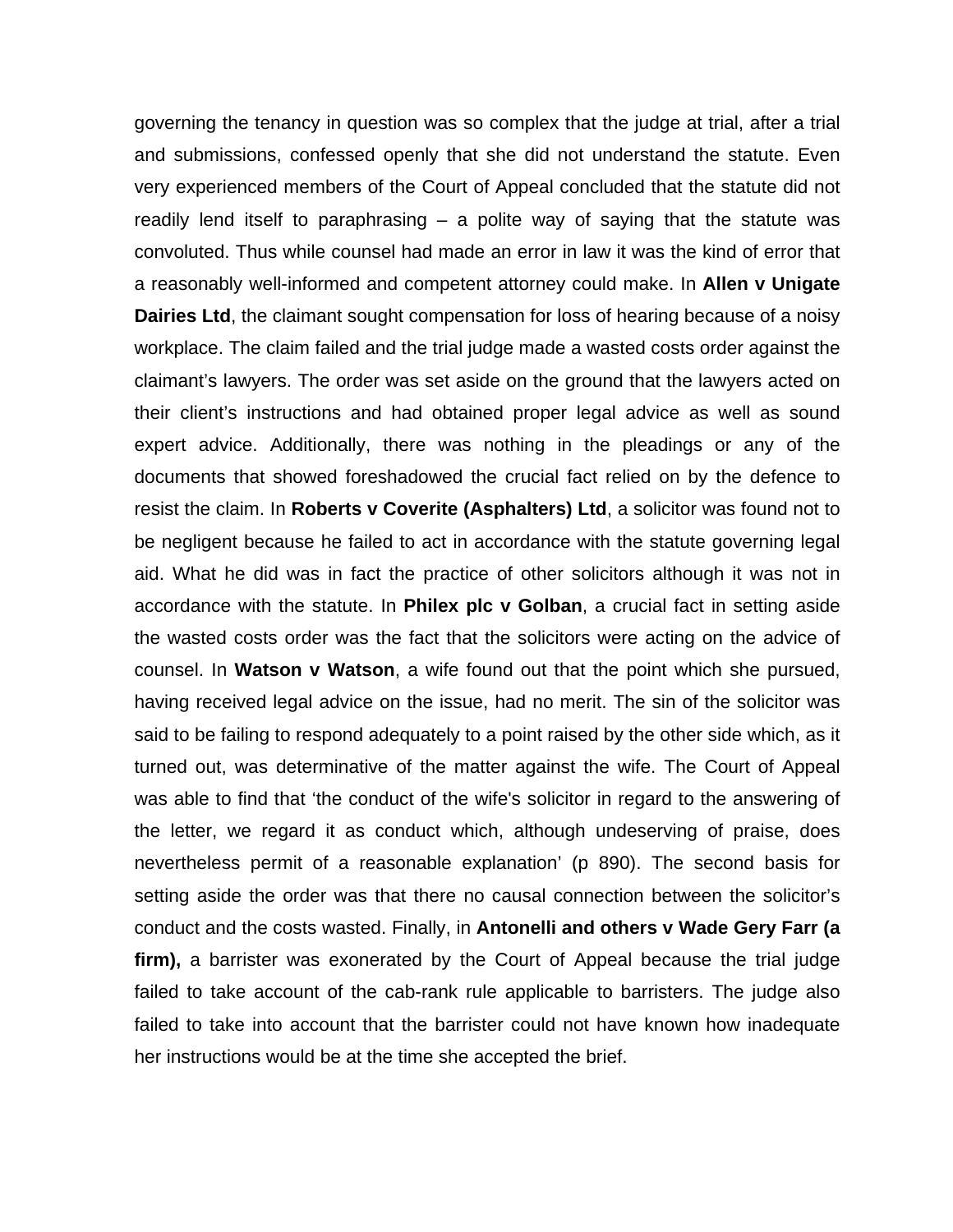**[36]**All these cases reviewed by the Master of the Rolls in **Ridehalgh** show how factsensitive each case is and how careful the judge must be before acceding to a wasted costs application.

**[37]**It is the view of this court that continuing the claim when it was known that the wrong person was sued is not mere oversight. One of the first principles of civil procedure is that the correct person to be sued is to be identified. The circumstances here were not particularly difficult. It did not involve a complex area of law substantively, procedurally or evidentially. The negligence in this case is not the initial claim against MCCL. The negligence is continuing the claim after knowing that the wrong person had been sued. It is difficult to see what reasonable explanation could be advanced for this occurrence.

**[38]**There is a direct causal connection between counsel's acts and the costs imposed on MCCL. It was forced to defend a claim that had no factual foundation. It was forced to take steps to rid itself of the claim. Even after the claimant's attorney became aware of the error (the precise date or approximate time period is not stated), he did nothing to correct until he was served with the striking out application.

**[39]**The defendant's refusal to attend mediation changes nothing. That would have involved additional costs.

**[40]**The court concludes that a wasted costs order should be made. The court has decided (somewhat arbitrarily) to use November 1, 2012 as the date when counsel had information that the wrong person was sued. The date the claim against Mrs Lorna Webley was filed is November 13, 2012. The notice of discontinuance was filed on May 15, 2013 and served two days later on MCCL.

# **Disposition**

**[41]**The orders of the court are: